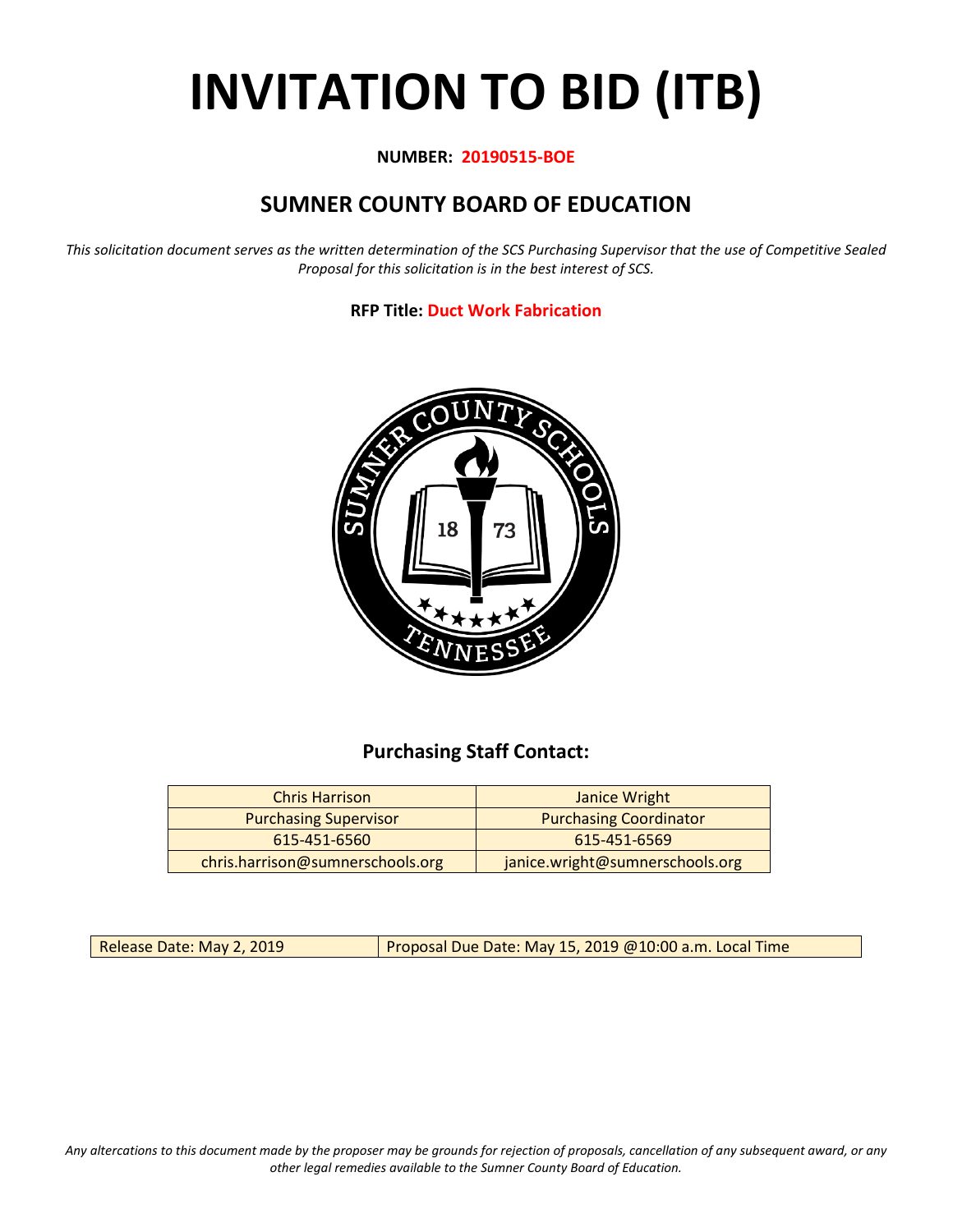## **NOTICE TO PROPOSERS**

There may be one or more amendments to this ITB. In order to receive communication for any such amendments issued specifically to this ITB, the proposer must provide the information requested below to the Sumner County Board of Education (SCS) Purchasing Department. The information may be sent by email to: Chris Harrison, Purchasing Supervisor, chris.harrison@sumnerschools.org. SCS will send amendments only to those proposers which complete and return this information in a timely manner.

| <b>ITB Number:</b>      | 20190515-BOE Duct Work Fabrication |
|-------------------------|------------------------------------|
| Company Name:           |                                    |
| <b>Mailing Address:</b> |                                    |
|                         |                                    |
|                         |                                    |
| <b>Phone Number:</b>    |                                    |
| <b>Contact Person:</b>  |                                    |
| <b>Email Address:</b>   |                                    |
|                         |                                    |
| <b>Printed Name:</b>    |                                    |
| Date:                   |                                    |

Emailed amendments will be sent in a Microsoft Word (Office for Windows) or Portable Document Format (pdf) format. Any alterations to the document made by the proposer may be grounds for rejection of proposal, cancellation of any subsequent award or any other legal remedies available to SCS.

Amendments will also be posted on the SCS website **https://sumnerschools.org/index.php/current-bids-and-rfps** and attached to the solicitation listing as a PDF or WORD file. Check the particular solicitation on the Current Bids and RFPs webpage for any posted amendments.

By completing and returning this form, the Proposer has expressed its intent to provide a proposal for **20190515-BOE Duct Work Fabrication.**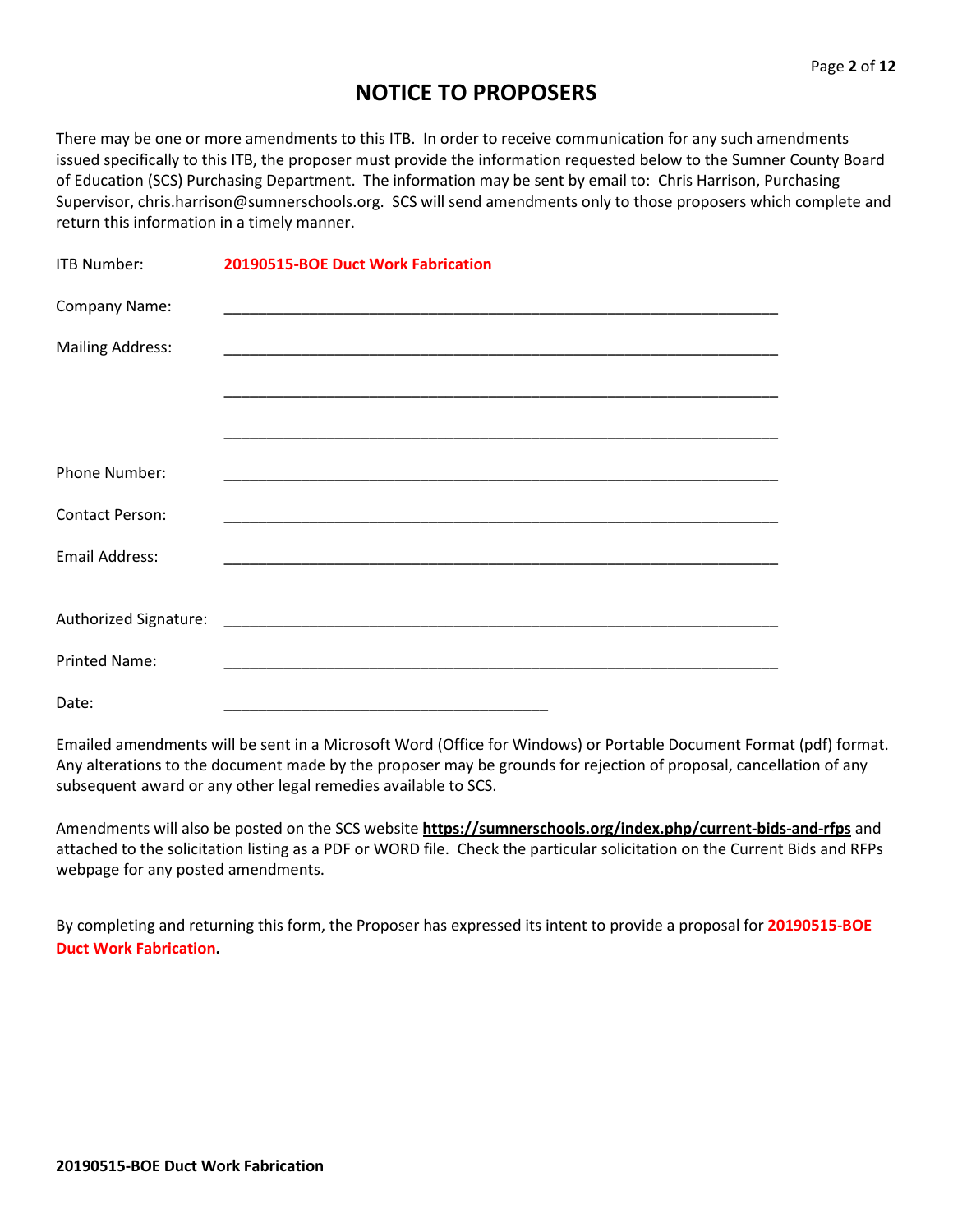## **TABLE OF CONTENTS**

- 1. Specification
- 2. Source Selection and Contract Award
- 3. Schedule of Events
- 4. Delivery of Proposals
- 5. Protests
- 6. New Vendors

#### 7. Attachments

- A. Bid Form/Certification
- B. IRS Form W9
- C. Attestation Re Personnel
- D. Standard Terms and Conditions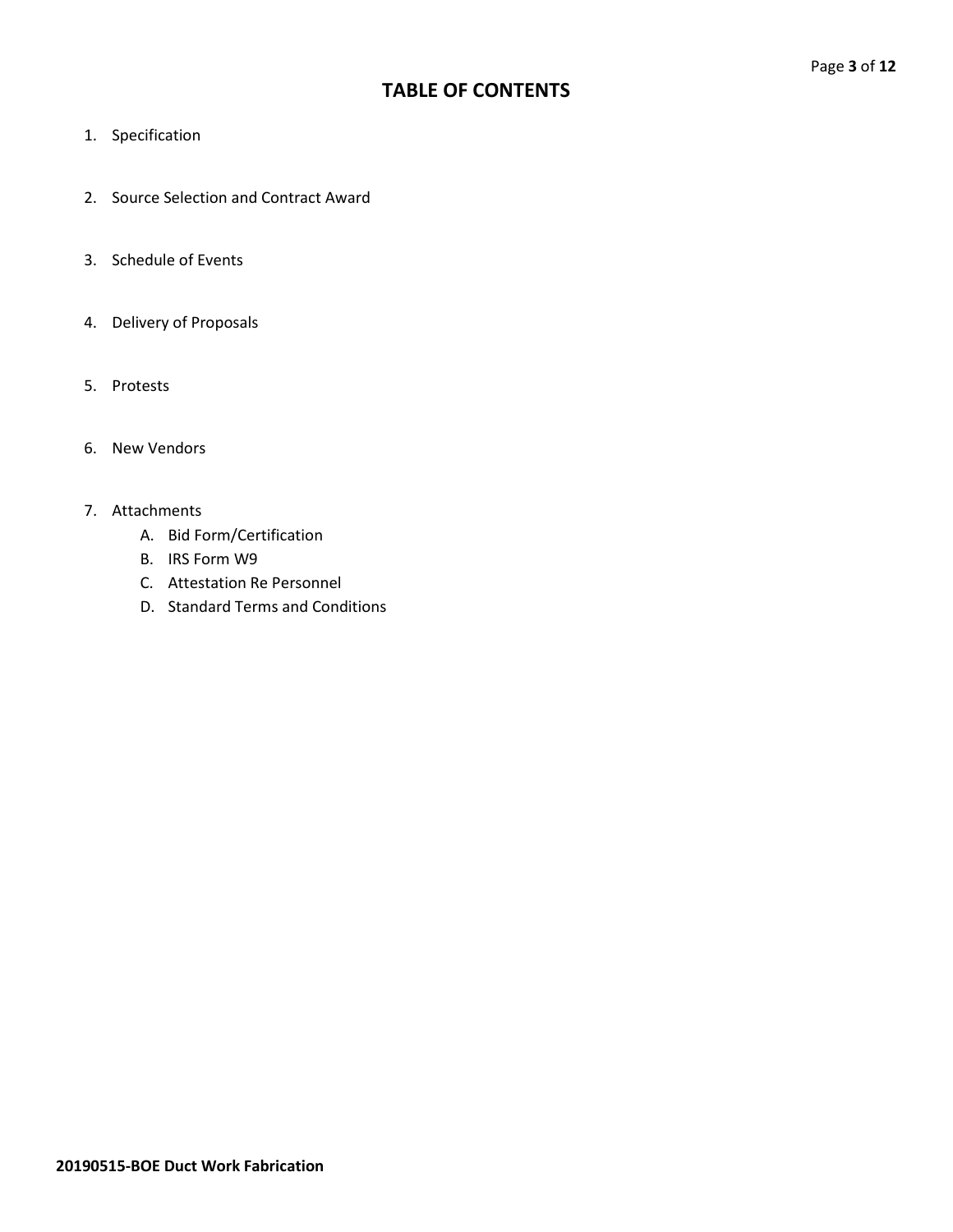AIR FLOW

#### 1. Specification

The Sumner County Board of Education (SCS) is soliciting bids for the fabrication of sheet metal ductwork. Installation will be completed by SCS personnel. The bid price must include cost for delivery. SCS requires that each ductwork be fabricated from 22-gauge sheet metal with a 1" Liner.

A site visit will be required to determine all the necessary measurements. Each location has two, 20-ton Trane HVAC units that will require fabricated ductwork. Each unit will also utilize a 34" Duct Sock for air distribution.

Questions regarding the specifications or to schedule a site visit, please contact Bruce Atkins at 615-566-2029 or [bruce.atkins@sumnerschools.org.](mailto:bruce.atkins@sumnerschools.org)

| <b>JOBSITE LOCATIONS</b> |                          |  |  |  |  |
|--------------------------|--------------------------|--|--|--|--|
| Hawkins Middle           | White House High - Annex |  |  |  |  |
| 487 A Walton Ferry Road  | 111 Meadows Road         |  |  |  |  |
| Hendersonville, TN 37075 | White House, TN 37188    |  |  |  |  |
| 2 each = $20$ -ton Unit  | 2 each = 20-ton Unit     |  |  |  |  |

Trane 20-ton Package Gas/Electric Rooftop Unit Model No. GBC240A4EHA



**NOTES** 

PACKAGED GAS / ELEC HORIZONTAL

**DIMENSION DRAWING** 

ALTHRU-THE-BASE ELECTRICAL IS NOT STANDARD ON ALL UNITS<br>2. VERIFY WEIGHT, CONNECTION, AND ALL DIMENSION WITH<br>INSTALLER DOCUMENTS BEFORE INSTALLATION

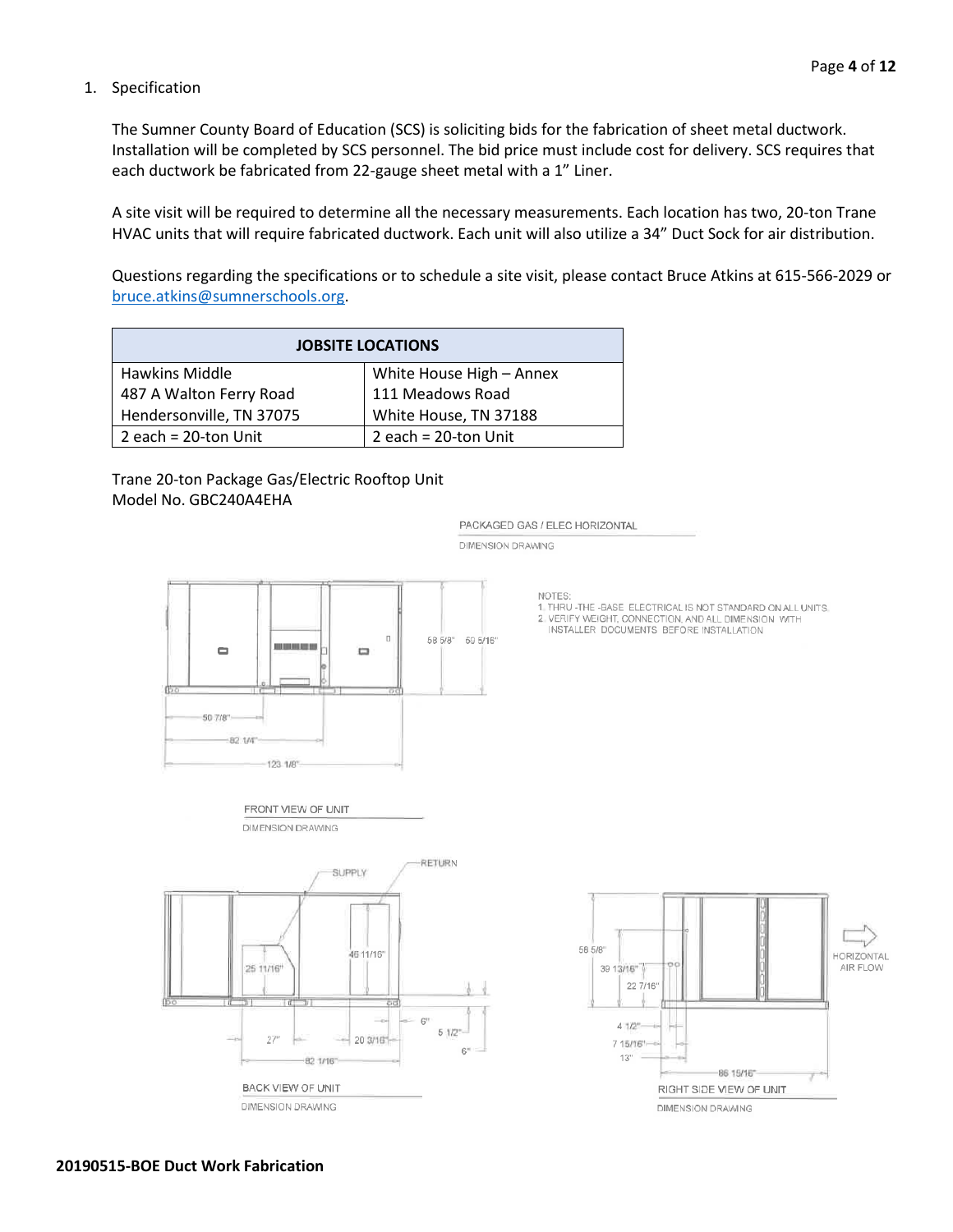- 2. Source Selection and Contract Award
	- Award, if made, will be made to the proposer submitting the lowest cost proposal and whom is also determined to be Responsive.
		- o General Criteria to be determined "Responsive"
			- **Does the proposal include all required information?**
			- Does the proposal include completed attachment forms?
			- Was the proposal delivered on or before the stated deadline?
	- SCS reserves the right to reject any proposal that takes exception to the specifications unless prior approval is requested and granted by SCS.
	- Upon mutual agreement by both parties, SCS shall grant the right to extend the terms, conditions and prices of contract(s) awarded from this ITB to other Institutions (such as State, Local and/or Public Agencies) who express an interest in participating in any contract that results from this ITB. Each of the "piggyback" Institutions will issue their own purchasing documents for purchase of the goods/services. Proposer agrees that SCS shall bear no responsibility or liability for any agreements between Proposer and the other Institution(s) who desire to exercise this option.
- 3. Schedule of Events

| <b>RFP Issued</b>              | May 2, 2019                          |
|--------------------------------|--------------------------------------|
| <b>Questions DEADLINE</b>      | May 9, 2019                          |
| <b>RFP Submission DEADLINE</b> | May 15, 2019 @ 10:00 a.m. Local Time |

4. Delivery of Proposals

Sealed proposals will be accepted until **May 15, 2019 @ 10:00 a.m. Local Time**. Proposals received after that time will be deemed invalid. Vendors mailing proposal packages must allow sufficient time to ensure receipt of their package by the time specified. SCS shall not accept proposals via electronic transmission such as email, fax, etc. There will be no exceptions. Proposals will be opened and read aloud. The reading of the bids will begin at **10:00 a.m. Local Time**.

Due to the nature of deliveries to the SCS Support Services Facility by carriers such as UPS, FedEx and such like; the proposal package will be accepted if the date and time on the delivery confirmation are indicated to be on or before the Proposal Deadline.

Delivery Address: Sumner County Board of Education Attn: Purchasing Supervisor 1500 Airport Road Gallatin, TN 37066

The package containing the proposal must be sealed and clearly marked on the outside of the package: **"20190515-BOE Duct Work Fabrication" DO NOT OPEN**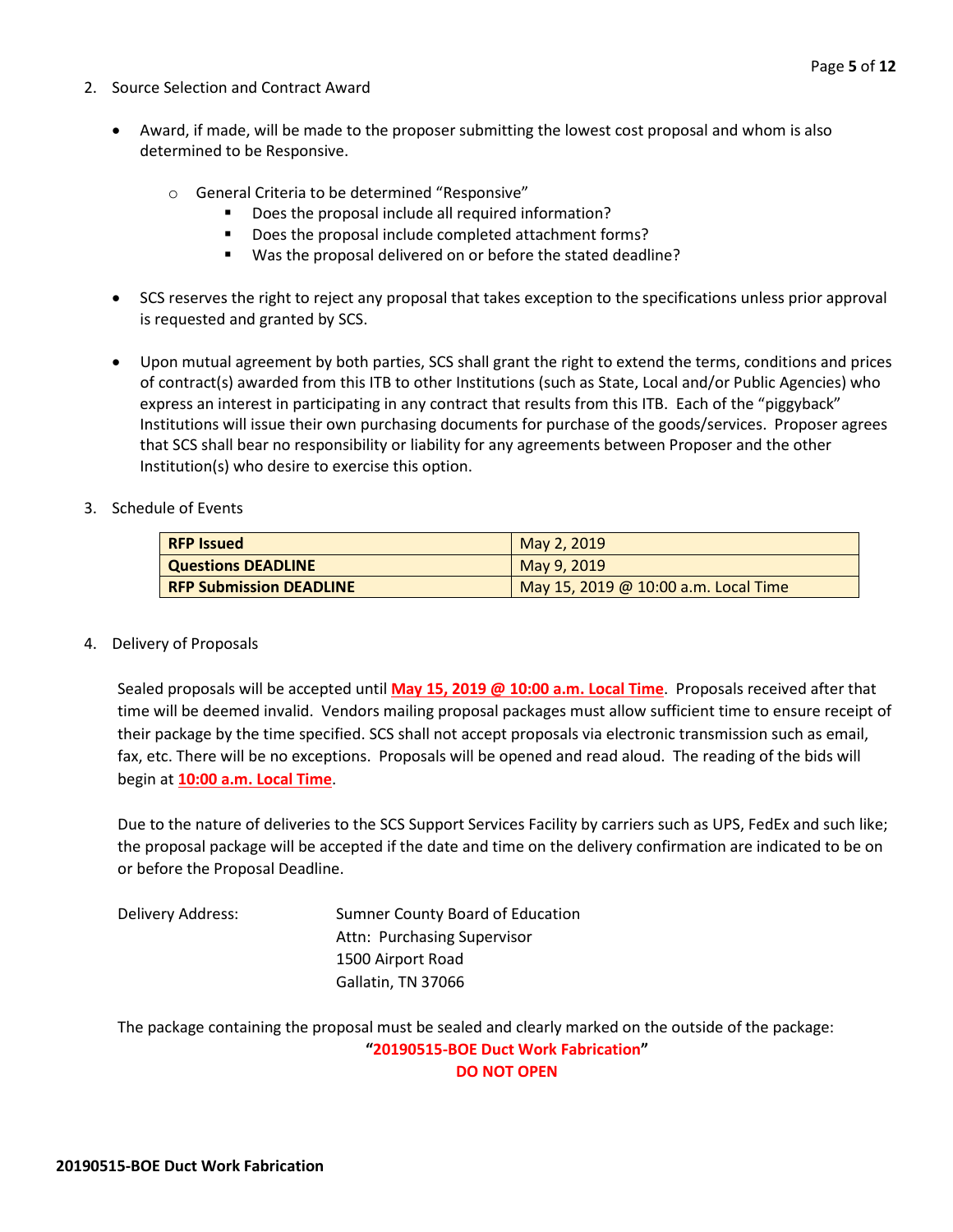#### 5. Protests

In the event that any interested party finds any part of the listed specifications, terms or conditions to be discrepant, incomplete or otherwise questionable in any respect; it shall be the responsibility of the concerned party to notify the SCS Purchasing Office of such matters immediately upon receipt of the ITB. All notifications must be sent to the Purchasing Supervisor via email at [purchasing@sumnerschools.org.](mailto:purchasing@sumnerschools.org)

Any actual or prospective Proposer who is aggrieved in connection with the ITB or award of a contract may protest to the Purchasing Supervisor and/or the Sumner County Board of Education at its regularly scheduled meeting.

#### 6. New Vendors

- To comply with Internal Revenue Service requirements, all vendors who perform any type of service are required to have a current IRS Form W-9 on file with the SCS Finance Department. It is a mandatory requirement to complete the IRS Form W-9 (Attachment 1) included in this RFP.
- To comply with the Tennessee Lawful Employment Act (50-1-702 and 50-1-703), non-employees (individuals paid directly by the employer in exchange for the individual's labor or services) must have on file one (1) of the following documents:
	- o A valid Tennessee driver's license or photo identification;
	- $\circ$  A valid driver's license or photo identification from another state where the license requirements are at least as strict as those in Tennessee;
	- o A birth certificate issued by a U.S. state, jurisdiction or territory;
	- o A U.S. government issued certified birth certificate;
	- o A valid, unexpired U.S. passport;
	- o A U.S. certificate of birth abroad (DS-1350 or FS-545)
	- o A report of birth abroad of a U.S. citizen (FS-240);
	- o A certificate of citizenship (N560 or N561);
	- o A certificate of naturalization (N550, N570 or N578);
	- o A U.S citizen identification card (I-197 or I-179); or
	- o Valid alien registration documentation or other proof of current immigration registration recognized by the United States Department of Homeland Security that contains the individual's complete legal name and current alien admission number or alien file number (or numbers if the individual has more than one number).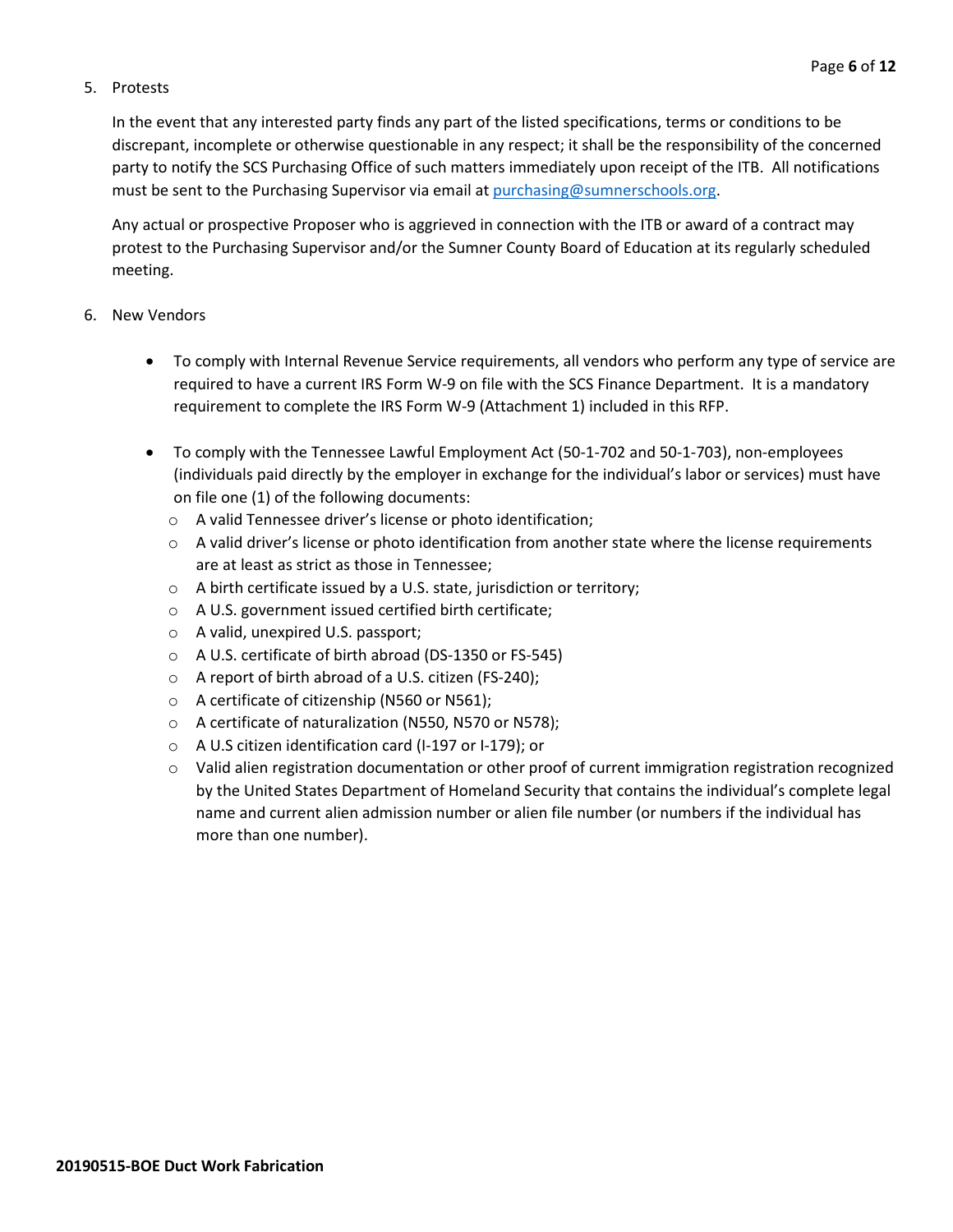

Attn: Purchasing Supervisor 1500 Airport Road Gallatin, TN 37066

Date\_\_\_\_\_\_\_\_\_\_\_\_\_\_\_\_\_\_\_\_\_\_\_\_\_\_\_\_

| <b>LOCATION</b>        | <b>COST</b> |
|------------------------|-------------|
| <b>Hawkins Middle</b>  |             |
| White House High Annex |             |

By checking this box, Proposer agrees that SCS reserves the right to extend the terms, conditions and prices of this contract to other Institutions (such as State, Local and/or Public Agencies) who express an interest in participating in any contract that results from this ITB. Each of the piggyback Institutions will issue their own purchasing documents for the goods/service. Proposer agrees that SCS shall bear no responsibility or liability for any agreements between Proposer and the other Institution(s) who desire to exercise this option.

| <b>AUTHORIZED SIGNATURE:</b> |  |
|------------------------------|--|
| <b>PRINTED NAME:</b>         |  |
| TITLE:                       |  |
| <b>COMPANY NAME:</b>         |  |
| <b>PHONE:</b>                |  |
| <b>EMAIL</b>                 |  |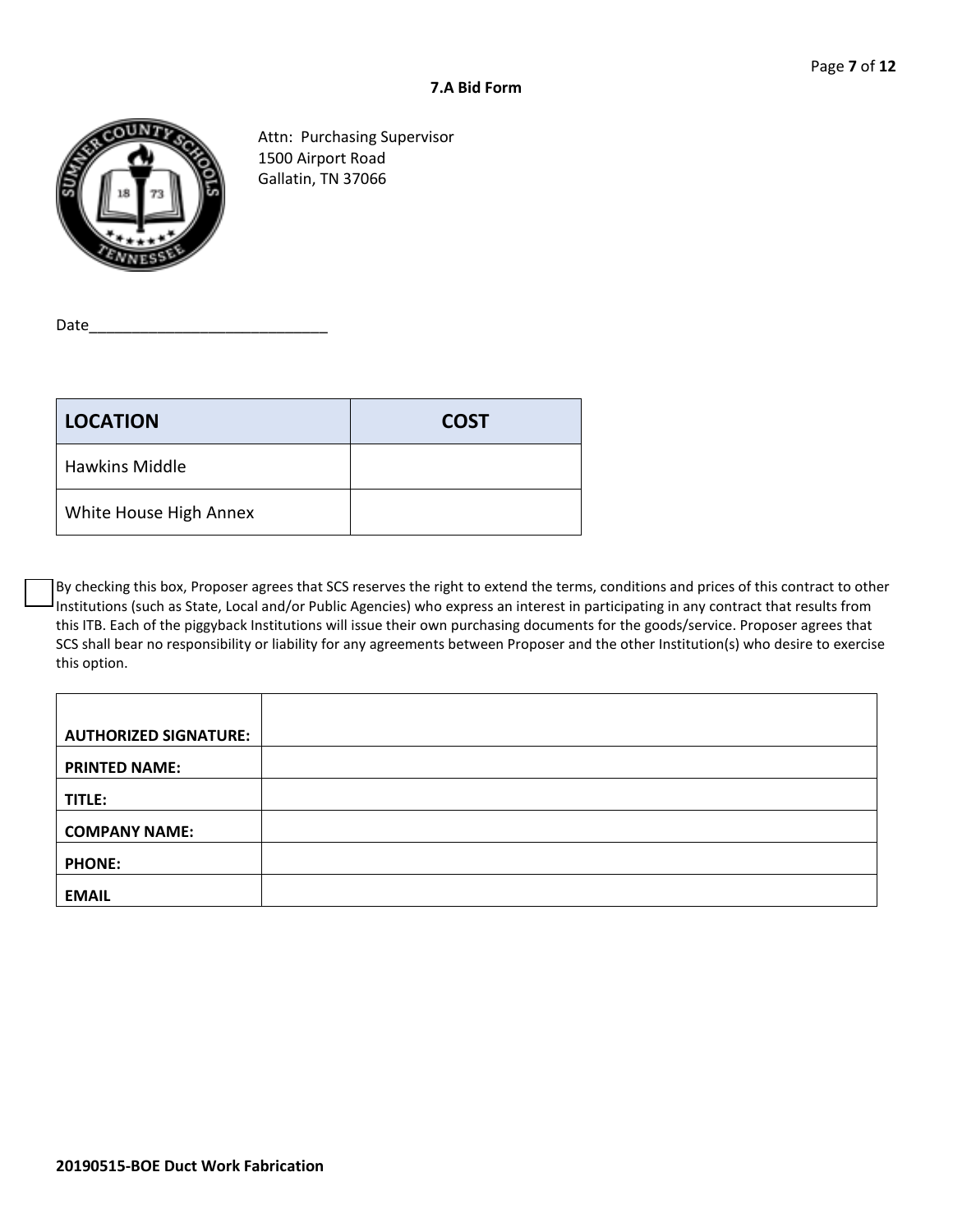#### 7.B IRS Form W9

|                                                                                                                                                                                                                                                                                                                                                                                                                                                                                                                                                                                                                                                                                                                                                                                                                                                                                                                                                             | <b>Request for Taxpayer</b><br><b>Identification Number and Certification</b><br>(Rev. December 2014<br>Department of the Treasury<br>Internal Revenue Service                |                                                                  |                                                                                                                                               |  |  |  |                                                                                                                                                                                                                              | Give Form to the<br>requester. Do not<br>send to the IRS. |  |  |  |  |  |
|-------------------------------------------------------------------------------------------------------------------------------------------------------------------------------------------------------------------------------------------------------------------------------------------------------------------------------------------------------------------------------------------------------------------------------------------------------------------------------------------------------------------------------------------------------------------------------------------------------------------------------------------------------------------------------------------------------------------------------------------------------------------------------------------------------------------------------------------------------------------------------------------------------------------------------------------------------------|-------------------------------------------------------------------------------------------------------------------------------------------------------------------------------|------------------------------------------------------------------|-----------------------------------------------------------------------------------------------------------------------------------------------|--|--|--|------------------------------------------------------------------------------------------------------------------------------------------------------------------------------------------------------------------------------|-----------------------------------------------------------|--|--|--|--|--|
| $\sim$                                                                                                                                                                                                                                                                                                                                                                                                                                                                                                                                                                                                                                                                                                                                                                                                                                                                                                                                                      | 1 Name (as shown on your income tax return). Name is required on this line; do not leave this line blank.<br>2 Business name/disregarded entity name, if different from above |                                                                  |                                                                                                                                               |  |  |  |                                                                                                                                                                                                                              |                                                           |  |  |  |  |  |
| page<br>3 Check appropriate box for federal tax classification; check only one of the following seven boxes:<br>Specific Instructions on<br>C Corporation<br>Trust/estate<br>Individual/sole proprietor or<br>S Corporation Partnership<br>single-member LLC<br>Print or type<br>In Limited liability company. Enter the tax classification (C=C corporation, S=S corporation, P=partnership) ▶<br>Note. For a single-member LLC that is disregarded, do not check LLC; check the appropriate box in the line above for<br>the tax classification of the single-member owner.<br>code (if any)<br>Other (see instructions)                                                                                                                                                                                                                                                                                                                                  |                                                                                                                                                                               |                                                                  |                                                                                                                                               |  |  |  | 4 Exemptions (codes apply only to<br>certain entities, not individuals; see<br>instructions on page 3):<br>Exempt payee code (if any)<br>Exemption from FATCA reporting<br>(Applies to accounts maintained outside the U.S.) |                                                           |  |  |  |  |  |
| See                                                                                                                                                                                                                                                                                                                                                                                                                                                                                                                                                                                                                                                                                                                                                                                                                                                                                                                                                         | 5 Address (number, street, and apt. or suite no.)<br>Requester's name and address (optional)<br>6 City, state, and ZIP code                                                   |                                                                  |                                                                                                                                               |  |  |  |                                                                                                                                                                                                                              |                                                           |  |  |  |  |  |
| 7 List account number(s) here (optional)<br>Part I<br><b>Taxpayer Identification Number (TIN)</b><br>Social security number<br>Enter your TIN in the appropriate box. The TIN provided must match the name given on line 1 to avoid                                                                                                                                                                                                                                                                                                                                                                                                                                                                                                                                                                                                                                                                                                                         |                                                                                                                                                                               |                                                                  |                                                                                                                                               |  |  |  |                                                                                                                                                                                                                              |                                                           |  |  |  |  |  |
| backup withholding. For individuals, this is generally your social security number (SSN). However, for a<br>resident alien, sole proprietor, or disregarded entity, see the Part I instructions on page 3. For other<br>entities, it is your employer identification number (EIN). If you do not have a number, see How to get a<br>TIN on page 3.<br>or<br><b>Employer identification number</b><br>Note. If the account is in more than one name, see the instructions for line 1 and the chart on page 4 for                                                                                                                                                                                                                                                                                                                                                                                                                                             |                                                                                                                                                                               |                                                                  |                                                                                                                                               |  |  |  |                                                                                                                                                                                                                              |                                                           |  |  |  |  |  |
|                                                                                                                                                                                                                                                                                                                                                                                                                                                                                                                                                                                                                                                                                                                                                                                                                                                                                                                                                             | guidelines on whose number to enter.<br>-<br>Certification<br>Part II                                                                                                         |                                                                  |                                                                                                                                               |  |  |  |                                                                                                                                                                                                                              |                                                           |  |  |  |  |  |
|                                                                                                                                                                                                                                                                                                                                                                                                                                                                                                                                                                                                                                                                                                                                                                                                                                                                                                                                                             |                                                                                                                                                                               | Under penalties of perjury, I certify that:                      |                                                                                                                                               |  |  |  |                                                                                                                                                                                                                              |                                                           |  |  |  |  |  |
| 1. The number shown on this form is my correct taxpayer identification number (or I am waiting for a number to be issued to me); and<br>2. I am not subject to backup withholding because: (a) I am exempt from backup withholding, or (b) I have not been notified by the Internal Revenue<br>Service (IRS) that I am subject to backup withholding as a result of a failure to report all interest or dividends, or (c) the IRS has notified me that I am<br>no longer subject to backup withholding; and                                                                                                                                                                                                                                                                                                                                                                                                                                                 |                                                                                                                                                                               |                                                                  |                                                                                                                                               |  |  |  |                                                                                                                                                                                                                              |                                                           |  |  |  |  |  |
|                                                                                                                                                                                                                                                                                                                                                                                                                                                                                                                                                                                                                                                                                                                                                                                                                                                                                                                                                             |                                                                                                                                                                               | 3. I am a U.S. citizen or other U.S. person (defined below); and |                                                                                                                                               |  |  |  |                                                                                                                                                                                                                              |                                                           |  |  |  |  |  |
| 4. The FATCA code(s) entered on this form (if any) indicating that I am exempt from FATCA reporting is correct.<br>Certification instructions. You must cross out item 2 above if you have been notified by the IRS that you are currently subject to backup withholding<br>because you have failed to report all interest and dividends on your tax return. For real estate transactions, item 2 does not apply. For mortgage<br>interest paid, acquisition or abandonment of secured property, cancellation of debt, contributions to an individual retirement arrangement (IRA), and<br>generally, payments other than interest and dividends, you are not required to sign the certification, but you must provide your correct TIN. See the<br>instructions on page 3.                                                                                                                                                                                 |                                                                                                                                                                               |                                                                  |                                                                                                                                               |  |  |  |                                                                                                                                                                                                                              |                                                           |  |  |  |  |  |
| Sign<br>Here                                                                                                                                                                                                                                                                                                                                                                                                                                                                                                                                                                                                                                                                                                                                                                                                                                                                                                                                                | Signature of<br>U.S. person $\blacktriangleright$                                                                                                                             |                                                                  | Date $\blacktriangleright$                                                                                                                    |  |  |  |                                                                                                                                                                                                                              |                                                           |  |  |  |  |  |
|                                                                                                                                                                                                                                                                                                                                                                                                                                                                                                                                                                                                                                                                                                                                                                                                                                                                                                                                                             | · Form 1098 (home mortgage interest), 1098-E (student loan interest), 1098-T<br><b>General Instructions</b><br>(tuition)                                                      |                                                                  |                                                                                                                                               |  |  |  |                                                                                                                                                                                                                              |                                                           |  |  |  |  |  |
| Section references are to the Internal Revenue Code unless otherwise noted.<br>· Form 1099-C (canceled debt)                                                                                                                                                                                                                                                                                                                                                                                                                                                                                                                                                                                                                                                                                                                                                                                                                                                |                                                                                                                                                                               |                                                                  |                                                                                                                                               |  |  |  |                                                                                                                                                                                                                              |                                                           |  |  |  |  |  |
| Future developments. Information about developments affecting Form W-9 (such<br>as legislation enacted after we release it) is at www.irs.gov/fw9.                                                                                                                                                                                                                                                                                                                                                                                                                                                                                                                                                                                                                                                                                                                                                                                                          |                                                                                                                                                                               |                                                                  | · Form 1099-A (acquisition or abandonment of secured property)<br>Use Form W-9 only if you are a U.S. person (including a resident alien), to |  |  |  |                                                                                                                                                                                                                              |                                                           |  |  |  |  |  |
|                                                                                                                                                                                                                                                                                                                                                                                                                                                                                                                                                                                                                                                                                                                                                                                                                                                                                                                                                             | <b>Purpose of Form</b>                                                                                                                                                        | provide your correct TIN.                                        |                                                                                                                                               |  |  |  |                                                                                                                                                                                                                              |                                                           |  |  |  |  |  |
| If you do not return Form W-9 to the requester with a TIN, you might be subject<br>An individual or entity (Form W-9 requester) who is required to file an information<br>to backup withholding. See What is backup withholding? on page 2.<br>return with the IRS must obtain your correct taxpayer identification number (TIN)<br>which may be your social security number (SSN), individual taxpayer identification<br>By signing the filled-out form, you:<br>number (ITIN), adoption taxpayer identification number (ATIN), or employer<br>1. Certify that the TIN you are giving is correct (or you are waiting for a number<br>identification number (EIN), to report on an information return the amount paid to<br>to be issued).<br>you, or other amount reportable on an information return. Examples of information<br>2. Certify that you are not subject to backup withholding, or<br>returns include, but are not limited to, the following: |                                                                                                                                                                               |                                                                  |                                                                                                                                               |  |  |  |                                                                                                                                                                                                                              |                                                           |  |  |  |  |  |

· Form 1099-INT (interest earned or paid)

- . Form 1099-DIV (dividends, including those from stocks or mutual funds)
- · Form 1099-MISC (various types of income, prizes, awards, or gross proceeds)
- . Form 1099-B (stock or mutual fund sales and certain other transactions by brokers)
- · Form 1099-S (proceeds from real estate transactions)
- · Form 1099-K (merchant card and third party network transactions)
- 2. Certify that you are not subject to backup withholding, or
- 2. Certify that you are not subject to backup withholding, or<br>3. Claim exemption from backup withholding if you are a U.S. exempt payee. If<br>applicable, you are also certifying that as a U.S. person, your allocable share of

4. Certify that FATCA code(s) entered on this form (if any) indicating that you are<br>exempt from the FATCA reporting, is correct. See What is FATCA reporting?<br>page 2 for further information.

Cat. No. 10231X

Form W-9 (Rev. 12-2014)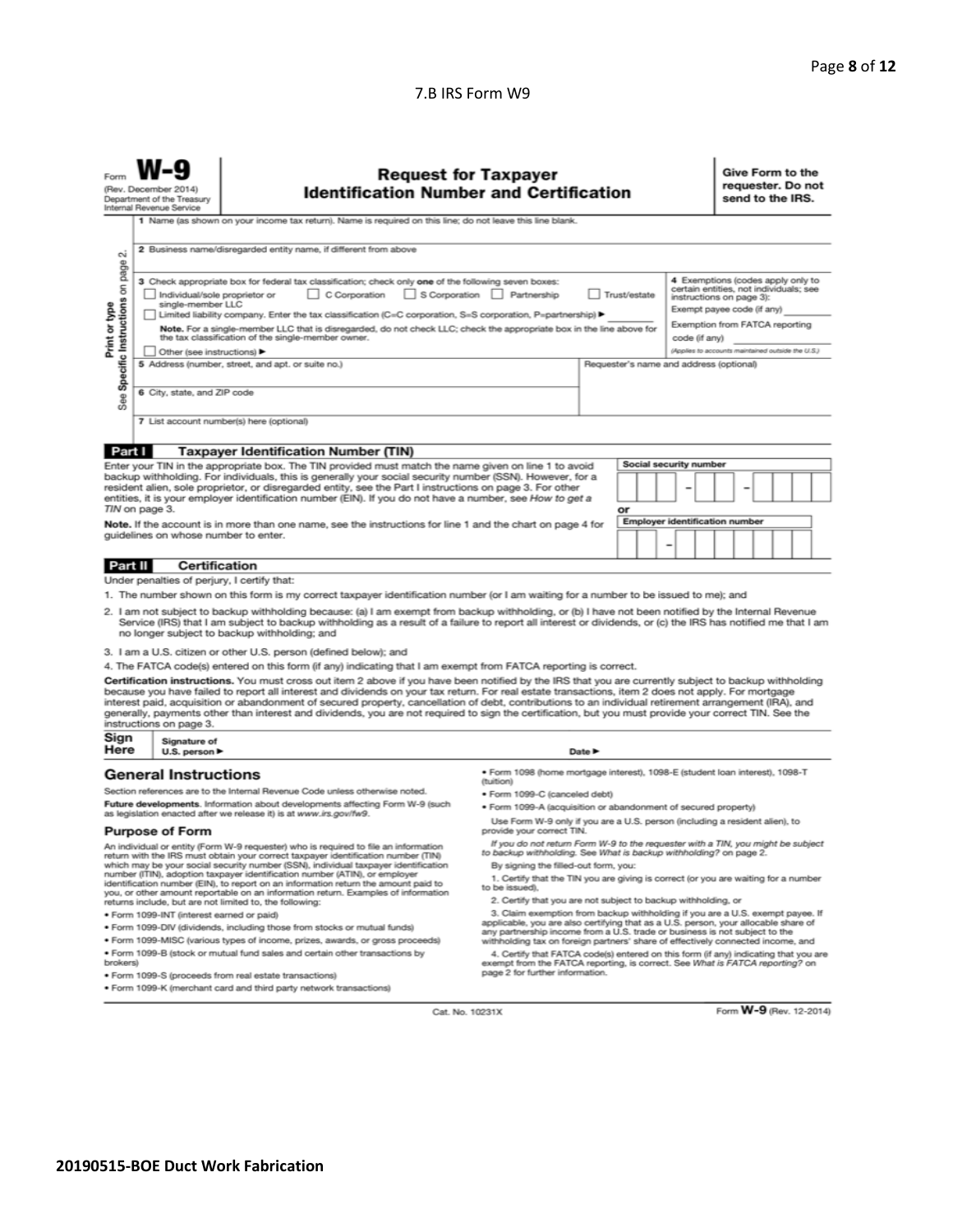### **ATTESTATION RE PERSONNEL USED IN CONTRACT PERFORMANCE**

| LCONTRACTOR LEGAL ENTITY NAME:                                         |  |
|------------------------------------------------------------------------|--|
| FEDERAL EMPLOYER IDENTIFICATION NUMBER:<br>(or Social Security Number) |  |

**The Contractor, identified above, does hereby attest, certify, warrant and assure that the Contractor shall not knowingly utilize the services of an illegal immigrant in the performance of this Contract and shall not knowingly utilize the services of any subcontractor who will utilize the services of an illegal immigrant in the performance of this Contract, T.C.A. § 12-3-309.**

SIGNATURE & DATE:

*NOTICE: This attestation MUST be signed by an individual empowered to contractually bind the Contractor.*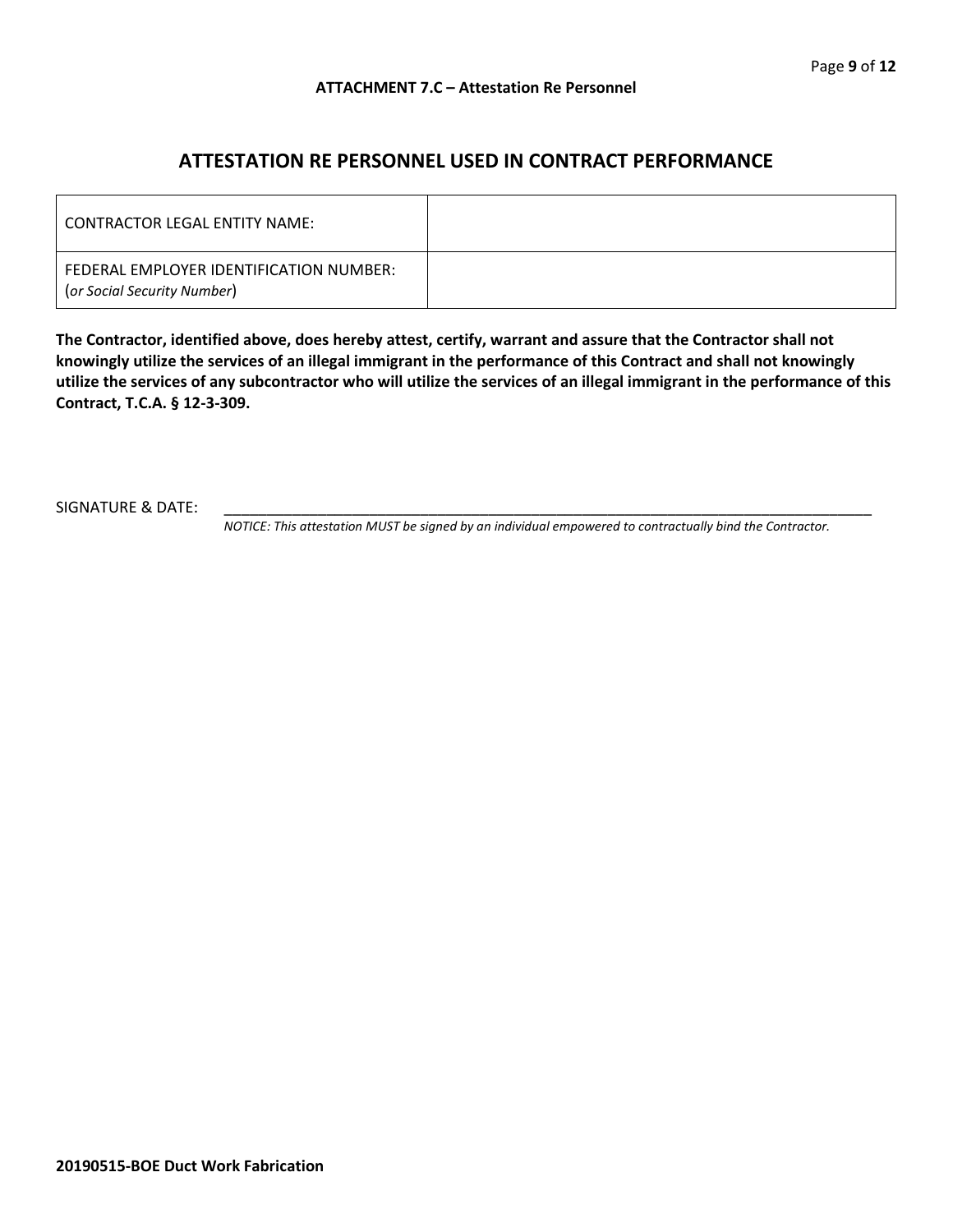#### **ATTACHMENT 7.D – Standard Terms & Conditions SUMNER COUNTY BOARD OF EDUCATION (SCS)**

#### **1. PREPARATION AND SUBMISSION OF BID.**

- **a.** Failure to examine any drawings**,** specifications, or instructions will be at the proposer's risk. Any deviation from the stated terms, conditions and specifications must be coordinated with and approved in writing by the SCS Purchasing Supervisor.
- **b.** ITB SUBMITTAL / SIGNATURE: Proposal shall give the full name and business address of the bidder. If the proposer is a corporation, the name shall be stated as it is in the corporate charter. Proposals must be signed in ink by the proposer's authorized agent. Unsigned proposals will be rejected. Proposals are to be sealed and the outside of the envelope is to reference the ITB number. The person signing the proposal must show their title, and if requested by SCS, must furnish satisfactory proof of his or her authority to bind his or her company in contract. Proposer understands that by submitting a proposal with an authorized signature, it shall constitute an offer to SCS. Proposals must be typewritten or in ink; otherwise they may not be considered. Purchase orders will be issued to the firm name appearing on the W9. Electronic submissions via email, fax, etc. shall not be accepted.
- **c.** SCS is not responsible for any costs incurred by any vendor pursuant to the ITB. The vendor shall be responsible for all costs incurred in connection with the preparation and submission of its proposal.
- **d.** All proposers must be in compliance with T.C.A. § 62-6-119 at the time of proposal submission and provide evidence of compliance with the applicable provisions of the chapter before such proposal may be considered.
- **e.** Proposals are to be received in the location designated in the ITB no later than the specified date and time. Late submissions will NOT be opened or considered.
- **f.** No erasures permitted. Errors may be crossed out and corrections printed in ink or typewritten adjacent to error and must be initialed in ink by person signing the proposal.
- **g.** Specifications: Reference to available specifications shall be sufficient to make the terms of the specifications binding on the proposer. The use of the name of a manufacturer, or any special brand or make in describing an item does not restrict the proposer to that manufacturer or specific article, unless specifically stated. Comparable products of other manufacturers will be considered if proof of compatibility is contained in the proposal. Proposers are required to notify SCSs Purchasing Supervisor whenever specifications/procedures are not perceived to be fair and open. The articles on which the proposals are submitted must be equal or superior to that specified. Informative and Descriptive Literature: The proposer must show brand or trade names of the articles proposed, when applicable. It shall be the responsibility of the vendor, including vendors whose product is referenced, to furnish with the proposal such specifications, catalog pages, brochures or other data as will provide an adequate basis for determining the quality and functional capabilities of the product offered. Failure to provide this data may be considered valid justification for rejection of proposal.
- **h.** Samples: Samples of items when called for, must be furnished free of expense, and if not destroyed will, upon vendor's request within ten (10) days of proposal opening, be returned at the proposer's expense. Each sample must be labeled with the proposer's name, manufacturer's brand name and number, ITB number and item reference.
- **i.** Time of Performance: The number of calendar days in which delivery is to be made after receipt of order shall be stated in the proposal and may be a factor in making an award, price notwithstanding. If no delivery time is stated in the proposal, proposer agrees that delivery is to be made within two weeks (10 business days) of order.
- **j.** Transportation and delivery charges should be included in the price and be fully prepaid by the vendor to the destination specified in the ITB. Proposal prices shall include delivery of all items F.O.B. destination.
- **k.** New materials and supplies must be delivered unless otherwise specifically stated in the ITB.
- **l.** Alternate/multiple proposals will not be considered unless specifically called for in the ITB.
- **m.** Only proposals submitted on ITB forms furnished by SCS will be considered.
- **n.** By signing the ITB where indicated, the proposer agrees to strictly abide by all local, state and federal statutes and regulations. The proposer further certifies that this proposal is made without collusion or fraud.
- **o.** Error in Proposal. In case of error in the extension of prices in the proposal, the unit price will govern. Late submissions will NOT be opened or considered. Proposers are cautioned to verify their proposals before submission, as amendments received after the ITB deadline will not be considered. No proposal shall be altered, amended or withdrawn after opening. After proposal opening, a proposer may withdraw a proposal only when there is obvious clerical error such as a misplaced decimal point, or when enforcement of the proposal would impose unconscionable hardship due to an error in the proposal resulting in a quotation substantially below the other proposals received. Proposal withdrawals will be considered only upon written request of the proposer.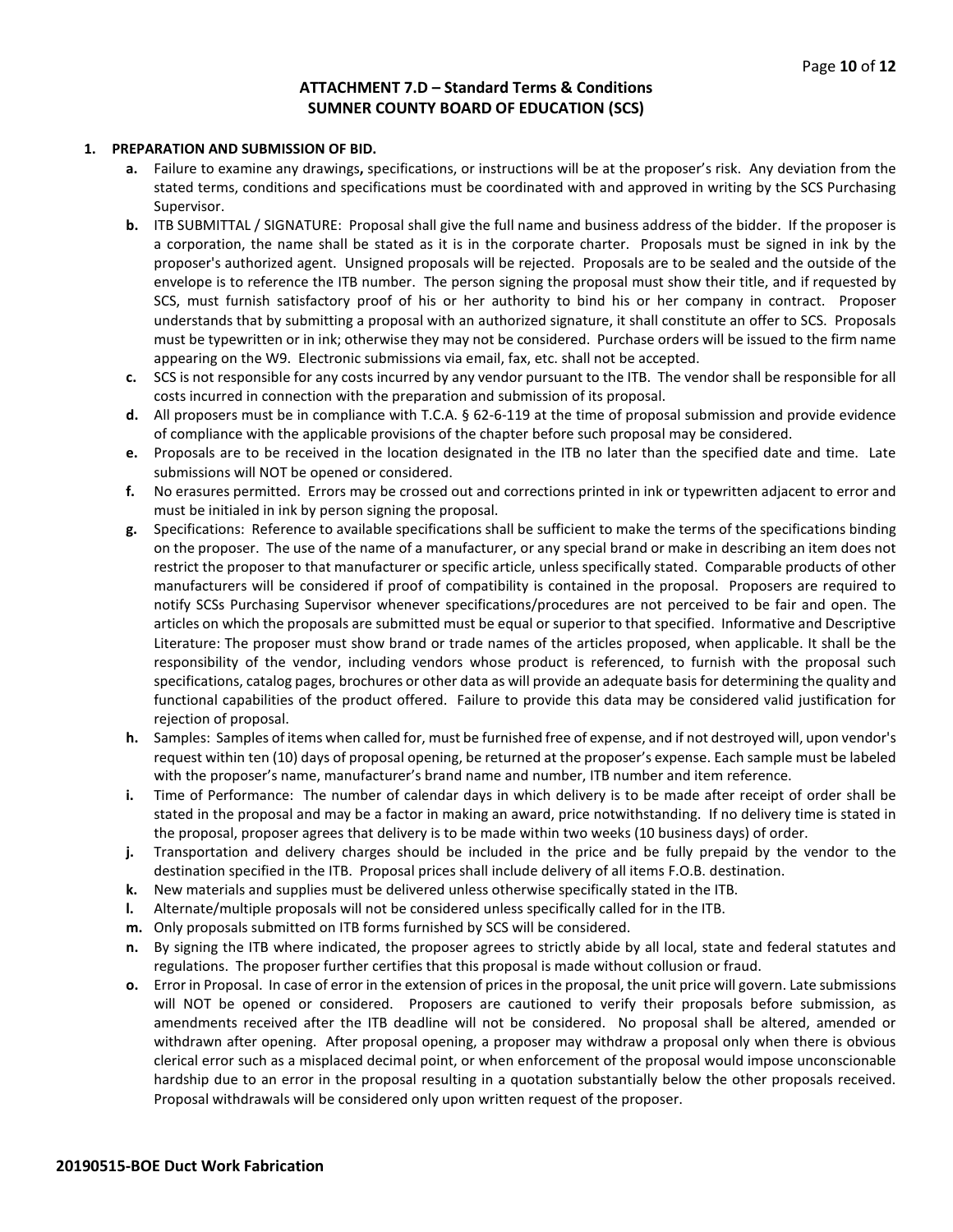- **2. OPEN RECORDS.** In order to comply with the provisions of the Tennessee Open Records Act, all proposals will be publicly opened and are subject to public inspection after the award upon written request. Proposers may be present at ITB opening. Summary information will be posted the SCS website, www.sumnerschools.org under the Invitation to Bid link.
- **3. ACCEPTANCE AND AWARD.** SCS reserves the right to reject any and all proposals and to waive any informality in proposals and, unless otherwise specified by the proposers to accept any item in the proposal. Action to reject all proposals shall be taken for unreasonably high prices, errors in the bid documents, cessation of need, unavailability of funds, or any other reason approved by SCS.
	- **a.** Contracts and purchases will be made with the lowest, responsive, responsible, qualified proposer. The quality of the articles to be supplied, their conformity with the specifications, their suitability to the requirements of the Institution, cash discount offered, and the delivery terms will be taken into consideration.
	- **b.** Any deviation from these stated terms, specifications and conditions must be coordinated with and approved in writing by the Purchasing Supervisor.
	- **c.** Prices quoted on the response (if any) are to be considered firm and binding until the said equipment, supplies or services are in the possession of SCS.
	- **d.** SCS reserves the right to order more or less than the quantity listed in the proposal.
	- **e.** If a proposal fails to state a time within which a proposal must be accepted, it is understood and agreed that SCS shall have ninety (90) days to accept.
	- **f.** No purchase or contract is authorized or valid until the issuance of a SCS purchase order in accordance with SCS policy. No SCS employee is authorized to purchase equipment, supplies or services prior to the issuance of such a purchase order.
	- **g.** The contract may not be assigned without written SCS consent.
	- **h.** If the appropriate space is marked on the ITB, other Institutions (such as State, Local and/or Public Agencies) may purchase off the contract during the same period as SCS.
	- **i.** The awarded proposer will be required to post a performance and payment bond in the amount of 25% of the contract price if it exceeds \$100,000 as stated by T.C.A. §12-4-201.
	- **j.** If the project cost is in excess of \$25,000 a performance bond must be secured by the requesting part in an amount equal to the market improvement value.
- **4. PAYMENT**. Payment terms must be specified in the proposal, including any discounts for early payment. Partial payments will not be approved unless justification for such payment can be shown. Terms will be NET 30 days. Payment will not be made until the conditions and specifications of the ITB are inspected and approved as conforming by persons appointed by SCS.
- **5. DEFAULT OF SELECTED VENDOR.** In case of vendor default, SCS may procure the articles or services from other sources and hold the defaulting vendor responsible for any resulting cost. If the awarded vendor violates any terms of their proposal, the contract, SCS policy or any law, they may be disqualified from submitting proposals for a period of two years for minor violations or longer for major violations. Proposals from disqualified bidders will not be accepted during the period of disqualification.
- **6. INSPECTION OF PURCHASES.** Articles received which are not equivalent will not be accepted and will be picked up by the vendor or returned to vendor, shipping charges collect. SCS shall have a reasonable period in which to inspect and accept or reject materials without liability. If necessity requires SCS to use nonconforming materials, an appropriate reduction in payment may be made.
- **7. TAXES.** SCS is tax exempt; do not include taxes in quotation. Vendors making improvements or additions to or performing repair work on real property for SCS are liable for any applicable sales or use tax on tangible personal property used in connection with the contract or furnished to vendors by the state for use under the contract.
- **8. NONDISCRIMINATION.** SCS is an equal opportunity employer. SCS and bidder agree to comply with Titles VI and VII of the Civil Rights Act of 1964, Title IX of the Education Amendments of 1972, Section 504 of the Rehabilitation Act of 1973, Executive Order 11,246, the Americans with Disabilities Act of 1990 and the related regulations to each. Each party assures that it will not discriminate against any individual including, but not limited to employees or applicants for employment and/or students, because of race, religion, creed, color, sex, age, disability, veteran status or national origin. In the event that any claims should arise with regards to violations of any such local, state or federal law, statues, rule or regulations, the vendor will indemnify and hold SCS harmless for any damages, including court costs or attorney fees, which might be incurred.
- **9. PROHIBITIONS/NO VENDOR CONTRACT FORM.** Acceptance of gifts from vendors is prohibited. T.C.A. §12-4-106. The contract documents for purchase under this ITB shall consist of the successful proposer's proposal and SCSs purchase order.

#### **20190515-BOE Duct Work Fabrication**